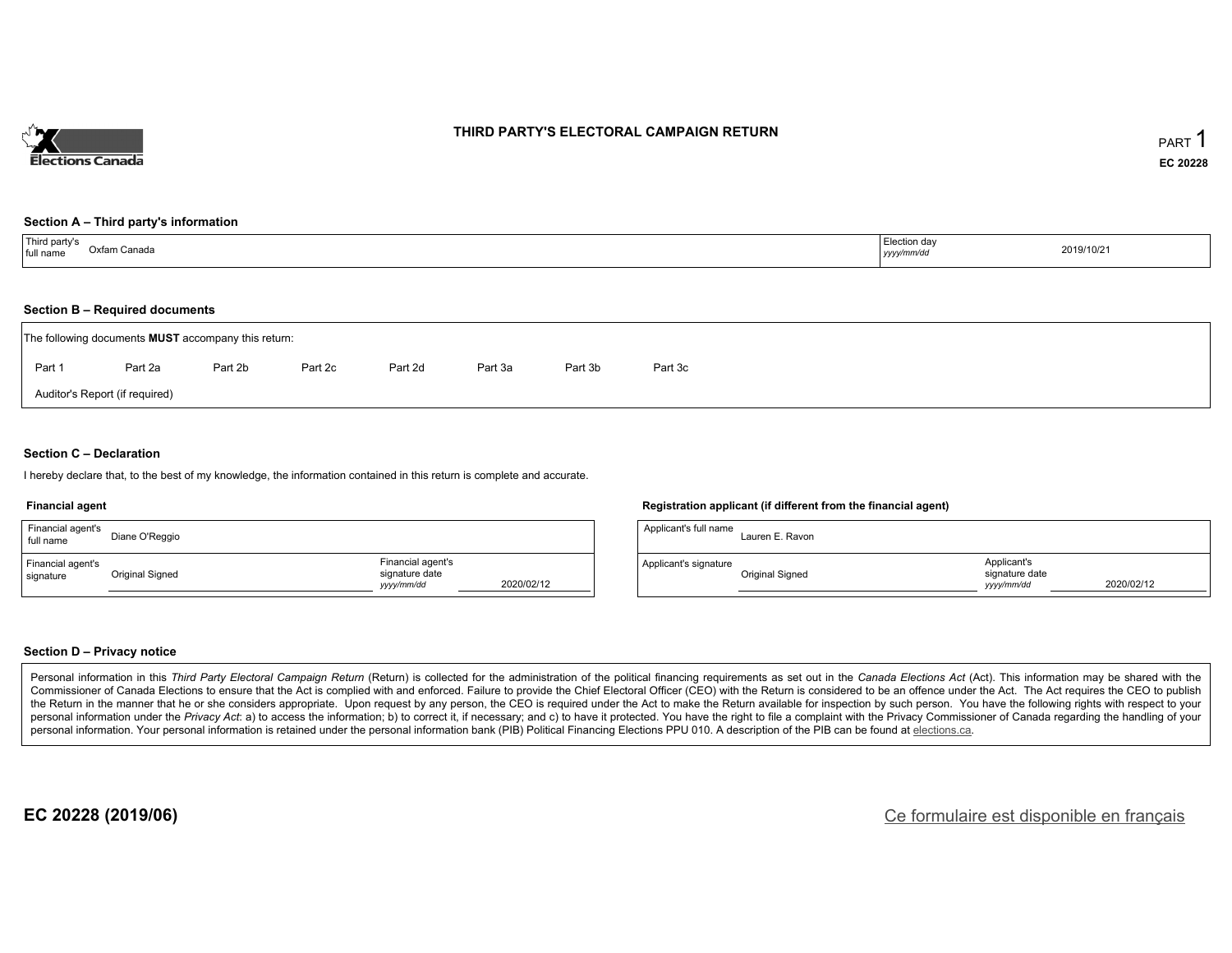

## **THIRD PARTY'S ELECTORAL CAMPAIGN RETURN HIRD PARTY'S ELECTORAL CAMPAIGN RETURN<br>Statement of monetary contributions received PART 2a PART 2a**

**EC 20228**

| No. | Full name | <b>Street</b><br>no. | <b>Street</b> | Apt. | City | Prov./<br>Terr. | Postal<br>code | Date<br>received                                                                    | Individual | <b>Business /</b><br>Commercial<br>organization | Government | Trade union | Corporation<br>without share<br>capital | Unincorporated<br>organization or<br>association |
|-----|-----------|----------------------|---------------|------|------|-----------------|----------------|-------------------------------------------------------------------------------------|------------|-------------------------------------------------|------------|-------------|-----------------------------------------|--------------------------------------------------|
|     |           |                      |               |      |      |                 |                | yyyy/mm/dd                                                                          | \$         | \$                                              | \$         | \$          | \$                                      | \$                                               |
|     |           |                      |               |      |      |                 |                |                                                                                     |            |                                                 |            |             |                                         |                                                  |
|     |           |                      |               |      |      |                 |                |                                                                                     |            |                                                 |            |             |                                         |                                                  |
|     |           |                      |               |      |      |                 |                |                                                                                     |            |                                                 |            |             |                                         |                                                  |
|     |           |                      |               |      |      |                 |                |                                                                                     |            |                                                 |            |             |                                         |                                                  |
|     |           |                      |               |      |      |                 |                |                                                                                     |            |                                                 |            |             |                                         |                                                  |
|     |           |                      |               |      |      |                 |                |                                                                                     |            |                                                 |            |             |                                         |                                                  |
|     |           |                      |               |      |      |                 |                |                                                                                     |            |                                                 |            |             |                                         |                                                  |
|     |           |                      |               |      |      |                 |                |                                                                                     |            |                                                 |            |             |                                         |                                                  |
|     |           |                      |               |      |      |                 |                |                                                                                     |            |                                                 |            |             |                                         |                                                  |
|     |           |                      |               |      |      |                 |                |                                                                                     |            |                                                 |            |             |                                         |                                                  |
|     |           |                      |               |      |      |                 |                |                                                                                     |            |                                                 |            |             |                                         |                                                  |
|     |           |                      |               |      |      |                 |                |                                                                                     |            |                                                 |            |             |                                         |                                                  |
|     |           |                      |               |      |      |                 |                |                                                                                     |            |                                                 |            |             |                                         |                                                  |
|     |           |                      |               |      |      |                 |                |                                                                                     |            |                                                 |            |             |                                         |                                                  |
|     |           |                      |               |      |      |                 |                | Totals carried forward from previous page \$                                        |            |                                                 |            |             |                                         |                                                  |
|     |           |                      |               |      |      |                 |                | Total amount of monetary contributions by contributors who gave over \$200 (A)      |            |                                                 |            |             |                                         |                                                  |
|     |           |                      |               |      |      |                 |                | Number of contributors who gave over \$200                                          |            |                                                 |            |             |                                         |                                                  |
|     |           |                      |               |      |      |                 |                | Total amount of monetary contributions by contributors who gave \$200 or less $(B)$ |            |                                                 |            |             |                                         |                                                  |
|     |           |                      |               |      |      |                 |                | Number of contributors who gave \$200 or less                                       |            |                                                 |            |             |                                         |                                                  |
|     |           |                      |               |      |      |                 |                | Total amount of all monetary contributions (A+B)                                    |            |                                                 |            |             |                                         |                                                  |
|     |           |                      |               |      |      |                 |                | Number of contributors who gave monetary contributions                              |            |                                                 |            |             |                                         |                                                  |

| ' Thira<br>party | .)xfar<br>ı Canada | ummud.<br>, , , , , | 2019/10/2 | Pago | ______ | . |  |
|------------------|--------------------|---------------------|-----------|------|--------|---|--|
|------------------|--------------------|---------------------|-----------|------|--------|---|--|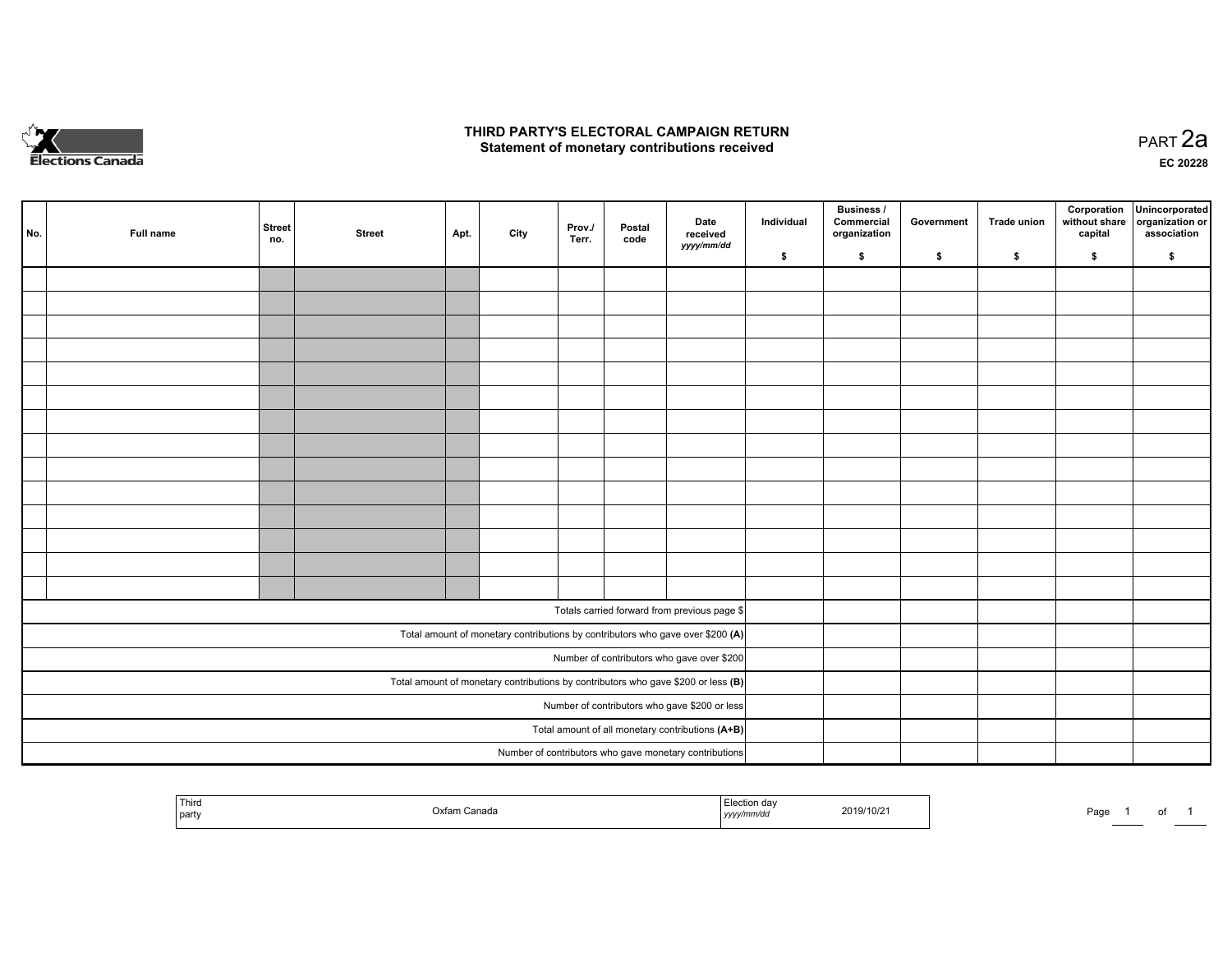

## **THIRD PARTY'S ELECTORAL CAMPAIGN RETURN**  THIRD PARTY'S ELECTORAL CAMPAIGN RETURN<br>Statement of non-monetary contributions received

of 1

| No. | Full name | <b>Street</b><br>no. | <b>Street</b> | Apt. | City | Prov./<br>Terr. | Postal<br>code | Date<br>received<br>yyyy/mm/dd                                                          | Individual | <b>Business /</b><br>Commercial<br>organization | Government | Trade union | Corporation<br>without share<br>capital | Unincorporated<br>organization or<br>association |
|-----|-----------|----------------------|---------------|------|------|-----------------|----------------|-----------------------------------------------------------------------------------------|------------|-------------------------------------------------|------------|-------------|-----------------------------------------|--------------------------------------------------|
|     |           |                      |               |      |      |                 |                |                                                                                         | \$         | \$                                              | \$         | \$          | \$                                      | \$                                               |
|     |           |                      |               |      |      |                 |                |                                                                                         |            |                                                 |            |             |                                         |                                                  |
|     |           |                      |               |      |      |                 |                |                                                                                         |            |                                                 |            |             |                                         |                                                  |
|     |           |                      |               |      |      |                 |                |                                                                                         |            |                                                 |            |             |                                         |                                                  |
|     |           |                      |               |      |      |                 |                |                                                                                         |            |                                                 |            |             |                                         |                                                  |
|     |           |                      |               |      |      |                 |                |                                                                                         |            |                                                 |            |             |                                         |                                                  |
|     |           |                      |               |      |      |                 |                |                                                                                         |            |                                                 |            |             |                                         |                                                  |
|     |           |                      |               |      |      |                 |                |                                                                                         |            |                                                 |            |             |                                         |                                                  |
|     |           |                      |               |      |      |                 |                |                                                                                         |            |                                                 |            |             |                                         |                                                  |
|     |           |                      |               |      |      |                 |                |                                                                                         |            |                                                 |            |             |                                         |                                                  |
|     |           |                      |               |      |      |                 |                |                                                                                         |            |                                                 |            |             |                                         |                                                  |
|     |           |                      |               |      |      |                 |                |                                                                                         |            |                                                 |            |             |                                         |                                                  |
|     |           |                      |               |      |      |                 |                |                                                                                         |            |                                                 |            |             |                                         |                                                  |
|     |           |                      |               |      |      |                 |                |                                                                                         |            |                                                 |            |             |                                         |                                                  |
|     |           |                      |               |      |      |                 |                |                                                                                         |            |                                                 |            |             |                                         |                                                  |
|     |           |                      |               |      |      |                 |                |                                                                                         |            |                                                 |            |             |                                         |                                                  |
|     |           |                      |               |      |      |                 |                | Totals carried forward from previous page \$                                            |            |                                                 |            |             |                                         |                                                  |
|     |           |                      |               |      |      |                 |                | Total amount of non-monetary contributions by contributors who gave over \$200 (A)      |            |                                                 |            |             |                                         |                                                  |
|     |           |                      |               |      |      |                 |                | Number of contributors who gave over \$200                                              |            |                                                 |            |             |                                         |                                                  |
|     |           |                      |               |      |      |                 |                | Total amount of non-monetary contributions by contributors who gave \$200 or less $(B)$ |            |                                                 |            |             |                                         |                                                  |
|     |           |                      |               |      |      |                 |                | Number of contributors who gave \$200 or less                                           |            |                                                 |            |             |                                         |                                                  |
|     |           |                      |               |      |      |                 |                | Total amount of all non-monetary contributions (A+B)                                    |            |                                                 |            |             |                                         |                                                  |
|     |           |                      |               |      |      |                 |                | Number of contributors who gave non-monetary contributions                              |            |                                                 |            |             |                                         |                                                  |
|     |           |                      |               |      |      |                 |                |                                                                                         |            |                                                 |            |             |                                         |                                                  |

| Third<br>I party<br>. . | Oxfar<br>⊦Canada | Election day<br>mm⁄ac<br>, , , , , , | 2019/10/2 | Page |  |
|-------------------------|------------------|--------------------------------------|-----------|------|--|
|-------------------------|------------------|--------------------------------------|-----------|------|--|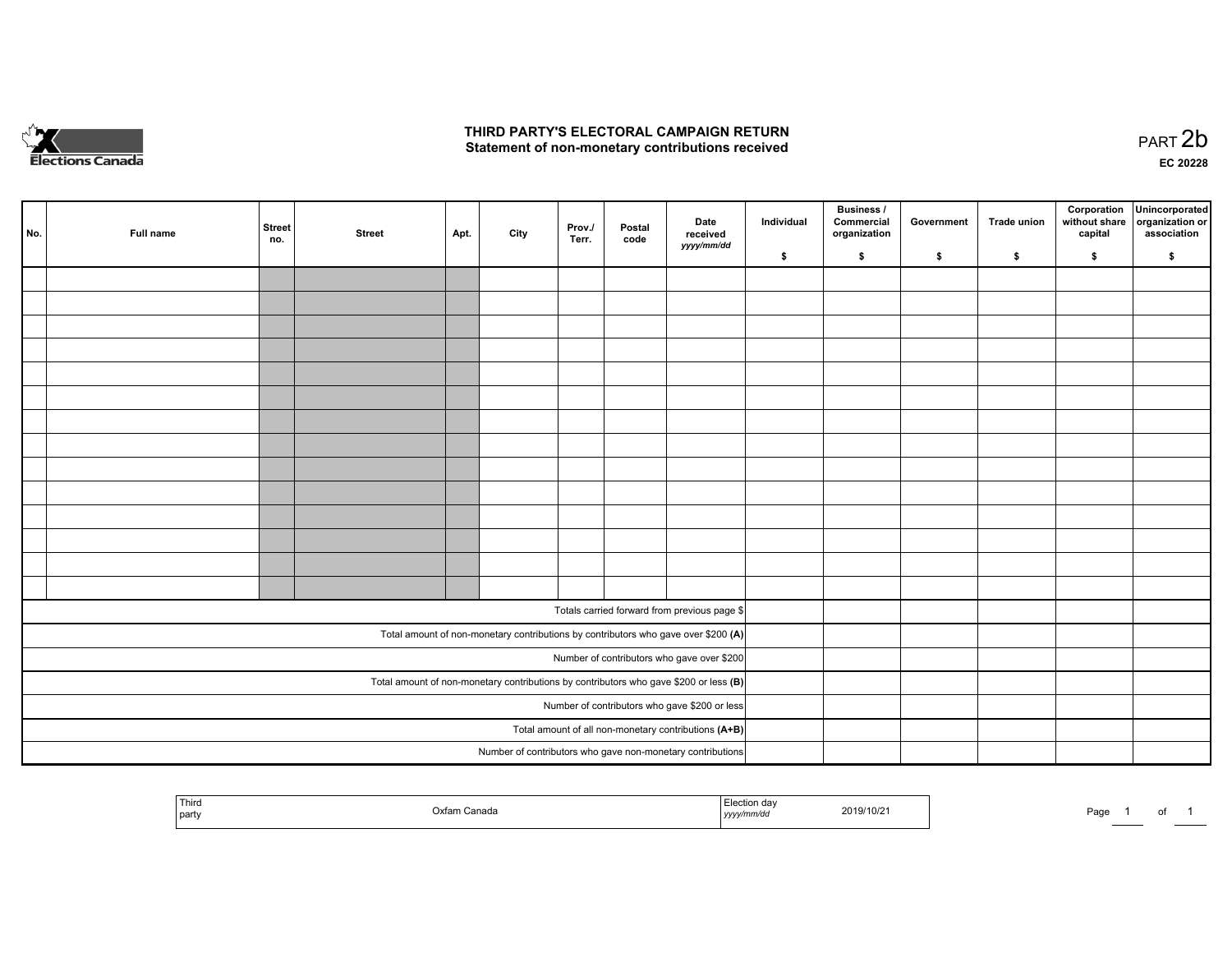

## **THIRD PARTY'S ELECTORAL CAMPAIGN RETURN STATE:** PRACT OF OPPRESS TO PART 2C STATE STATE STATE STATE STATE STATE STATE STATE STATE STATE STATE STATE STA<br>PART 2C Statement of operating loans received

**EC 20228**

| No. | Full name | <b>Street</b><br>no. | <b>Street</b> | Apt. | City | Prov./<br>Terr. | Postal<br>code | Date<br>received                                                | Individual | <b>Business /</b><br>Commercial<br>organization | Government | Trade union | capital | Corporation Unincorporated<br>without share   organization or<br>association |
|-----|-----------|----------------------|---------------|------|------|-----------------|----------------|-----------------------------------------------------------------|------------|-------------------------------------------------|------------|-------------|---------|------------------------------------------------------------------------------|
|     |           |                      |               |      |      |                 |                | yyyy/mm/dd                                                      | \$         | \$                                              | \$         | \$          | \$      | \$                                                                           |
|     |           |                      |               |      |      |                 |                |                                                                 |            |                                                 |            |             |         |                                                                              |
|     |           |                      |               |      |      |                 |                |                                                                 |            |                                                 |            |             |         |                                                                              |
|     |           |                      |               |      |      |                 |                |                                                                 |            |                                                 |            |             |         |                                                                              |
|     |           |                      |               |      |      |                 |                |                                                                 |            |                                                 |            |             |         |                                                                              |
|     |           |                      |               |      |      |                 |                |                                                                 |            |                                                 |            |             |         |                                                                              |
|     |           |                      |               |      |      |                 |                |                                                                 |            |                                                 |            |             |         |                                                                              |
|     |           |                      |               |      |      |                 |                |                                                                 |            |                                                 |            |             |         |                                                                              |
|     |           |                      |               |      |      |                 |                |                                                                 |            |                                                 |            |             |         |                                                                              |
|     |           |                      |               |      |      |                 |                |                                                                 |            |                                                 |            |             |         |                                                                              |
|     |           |                      |               |      |      |                 |                |                                                                 |            |                                                 |            |             |         |                                                                              |
|     |           |                      |               |      |      |                 |                |                                                                 |            |                                                 |            |             |         |                                                                              |
|     |           |                      |               |      |      |                 |                |                                                                 |            |                                                 |            |             |         |                                                                              |
|     |           |                      |               |      |      |                 |                |                                                                 |            |                                                 |            |             |         |                                                                              |
|     |           |                      |               |      |      |                 |                |                                                                 |            |                                                 |            |             |         |                                                                              |
|     |           |                      |               |      |      |                 |                | Totals carried forward from previous page \$                    |            |                                                 |            |             |         |                                                                              |
|     |           |                      |               |      |      |                 |                | Total amount of loans by lenders who provided over \$200 (A)    |            |                                                 |            |             |         |                                                                              |
|     |           |                      |               |      |      |                 |                | Number of lenders who provided over \$200                       |            |                                                 |            |             |         |                                                                              |
|     |           |                      |               |      |      |                 |                | Total amount of loans by lenders who provided \$200 or less (B) |            |                                                 |            |             |         |                                                                              |
|     |           |                      |               |      |      |                 |                | Number of lenders who provided \$200 or less                    |            |                                                 |            |             |         |                                                                              |
|     |           |                      |               |      |      |                 |                | Total amount of all loans (A+B)                                 |            |                                                 |            |             |         |                                                                              |
|     |           |                      |               |      |      |                 |                | Number of all lenders who provided loans                        |            |                                                 |            |             |         |                                                                              |

| ' Thiro<br>,,,,<br>party |  | 2019/10/2<br>the contract of the contract of the contract of the contract of the contract of<br>,,,, | Page<br>. |  |
|--------------------------|--|------------------------------------------------------------------------------------------------------|-----------|--|
|--------------------------|--|------------------------------------------------------------------------------------------------------|-----------|--|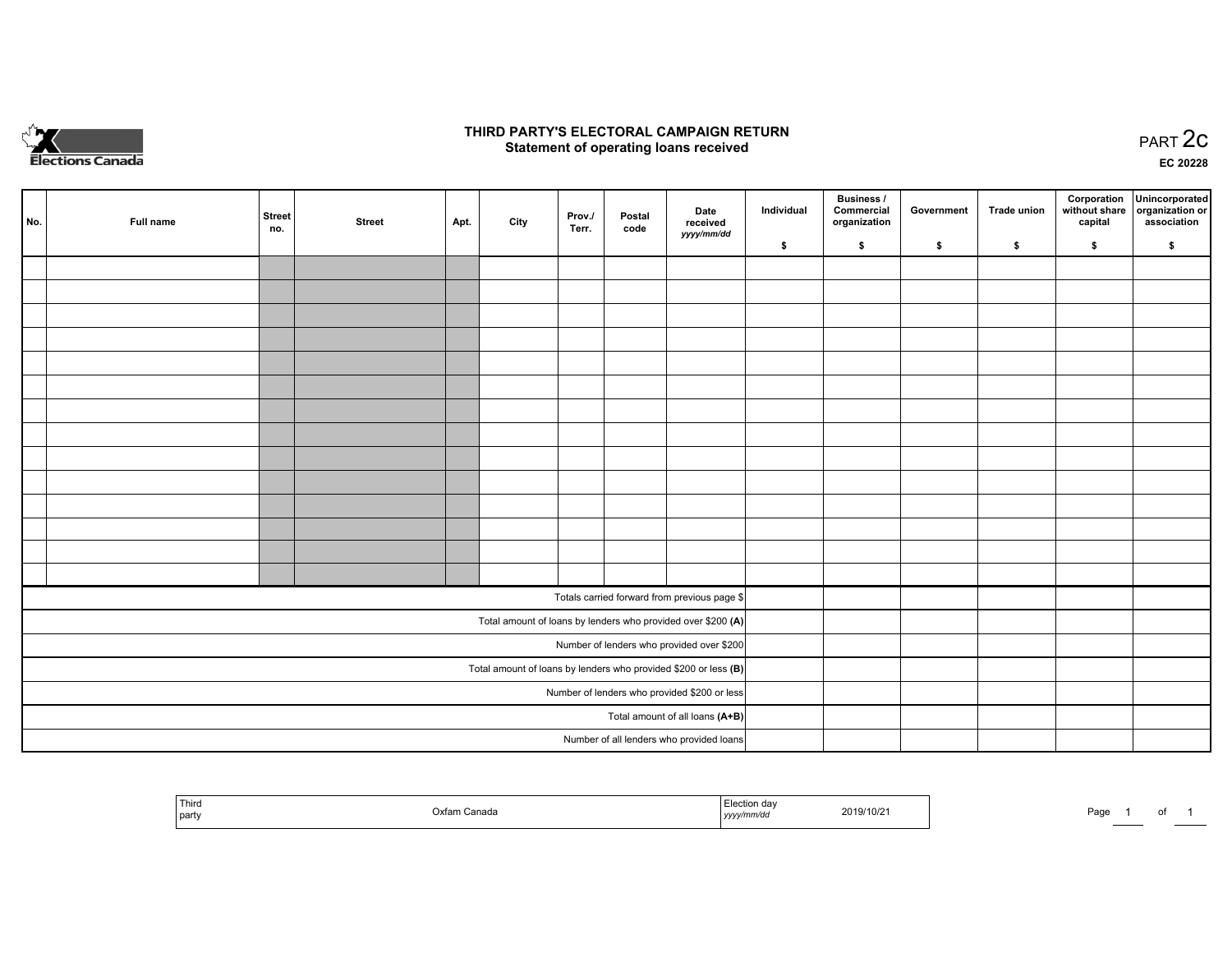

# **THIRD PARTY'S ELECTORAL CAMPAIGN RETURN S** ELECTORAL CAMPAIGN RETURN<br>Summary of inflows PART 2d

| No.   | Type of contributor / lender                    | <b>Monetary</b><br>contributions<br>(Part 2a) | Non-monetary<br>contributions<br>(Part 2b) | Loans<br>(Part 2c) | <b>Total</b> | Number of<br>contributors and<br>lenders |
|-------|-------------------------------------------------|-----------------------------------------------|--------------------------------------------|--------------------|--------------|------------------------------------------|
|       |                                                 | \$                                            | \$                                         | \$                 | s            |                                          |
| 1.    | Individuals                                     |                                               |                                            |                    |              |                                          |
|       | 2. Businesses / Commercial organizations        |                                               |                                            |                    |              |                                          |
| 3.    | Governments                                     |                                               |                                            |                    |              |                                          |
|       | 4. Trade unions                                 |                                               |                                            |                    |              |                                          |
| 5.    | Corporations without share capital              |                                               |                                            |                    |              |                                          |
|       | 6. Unincorporated organizations or associations |                                               |                                            |                    |              |                                          |
|       | 7.   Total (items 1 to 6)                       |                                               |                                            |                    |              |                                          |
| Total |                                                 |                                               |                                            |                    |              |                                          |
|       | 8. Amount of third party's resources used       |                                               |                                            |                    |              |                                          |
|       | 9. Grand total (items $7$ and $8$ )             |                                               |                                            |                    |              |                                          |

| ' Third<br>party | Oxfam Canada | Election dav<br>yyyy/mm/dd | 2019/10/21 |
|------------------|--------------|----------------------------|------------|
|------------------|--------------|----------------------------|------------|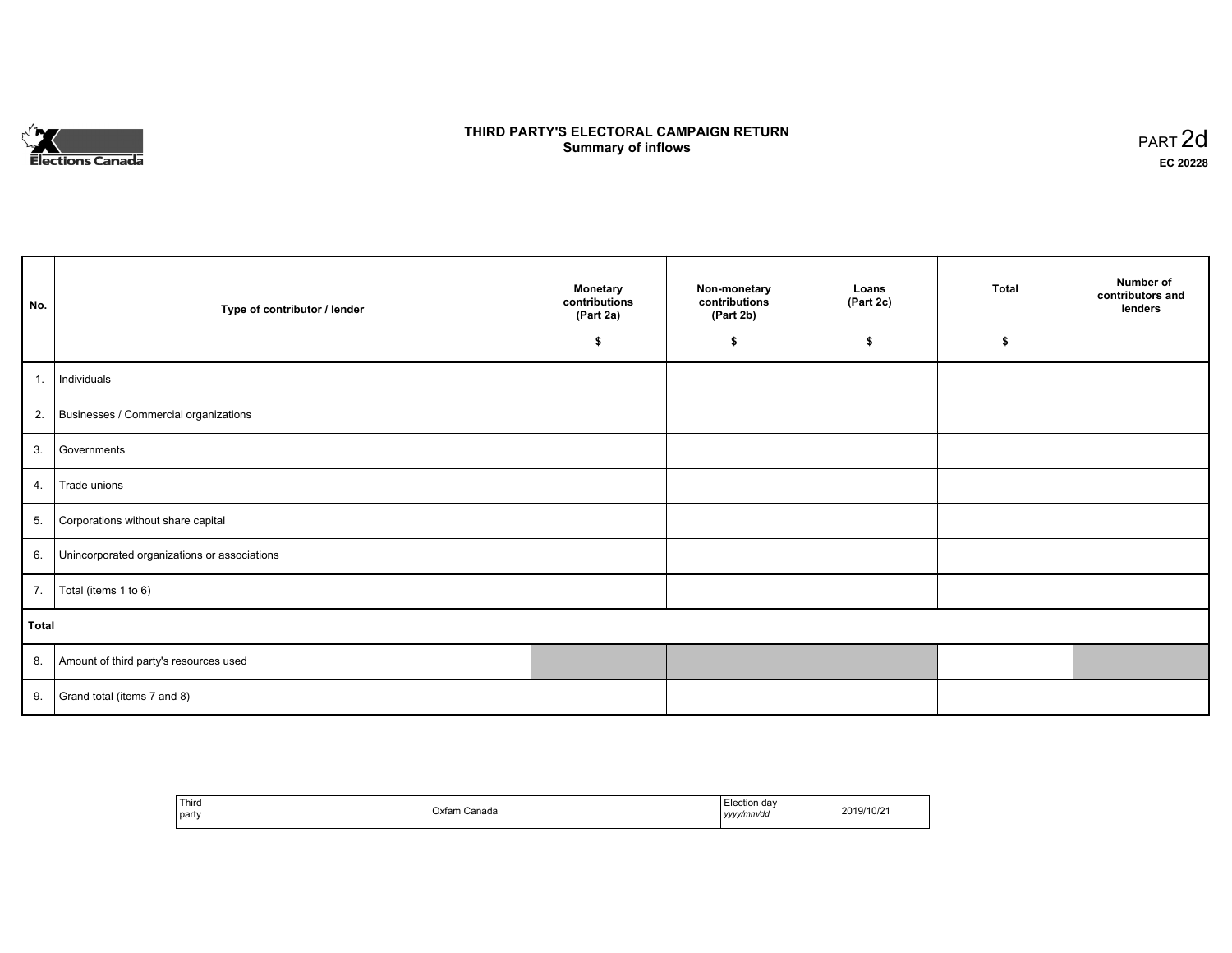

# **THIRD PARTY'S ELECTORAL CAMPAIGN RETURN Statement of expenses incurred for regulated activities that take place during the pre-election period**  *(Only applicable to a fixed-date general election)*

For a list of expense types, expense categories and expense subcategories, refer to Annex II in the Instructions.

| No.      | Date<br>incurred<br>yyyy/mm/dd | ED Code<br>(if applicable) | Supplier | <b>Expense type</b> | <b>Expense</b><br>category | Expense<br>subcategory | Starting date<br>of activity,<br>advertisement<br>or survey<br>yyyy/mm/dd | Ending date<br>of activity,<br>advertisement<br>or survey<br>yyyy/mm/dd | Place of activity or<br>advertisement        | <b>Expense amount</b><br>\$ |
|----------|--------------------------------|----------------------------|----------|---------------------|----------------------------|------------------------|---------------------------------------------------------------------------|-------------------------------------------------------------------------|----------------------------------------------|-----------------------------|
|          |                                |                            |          |                     |                            |                        |                                                                           |                                                                         |                                              |                             |
|          |                                |                            |          |                     |                            |                        |                                                                           |                                                                         |                                              |                             |
|          |                                |                            |          |                     |                            |                        |                                                                           |                                                                         |                                              |                             |
|          |                                |                            |          |                     |                            |                        |                                                                           |                                                                         |                                              |                             |
|          |                                |                            |          |                     |                            |                        |                                                                           |                                                                         |                                              |                             |
|          |                                |                            |          |                     |                            |                        |                                                                           |                                                                         |                                              |                             |
|          |                                |                            |          |                     |                            |                        |                                                                           |                                                                         |                                              |                             |
|          |                                |                            |          |                     |                            |                        |                                                                           |                                                                         |                                              |                             |
|          |                                |                            |          |                     |                            |                        |                                                                           |                                                                         |                                              |                             |
|          |                                |                            |          |                     |                            |                        |                                                                           |                                                                         |                                              |                             |
|          |                                |                            |          |                     |                            |                        |                                                                           |                                                                         |                                              |                             |
|          |                                |                            |          |                     |                            |                        |                                                                           |                                                                         |                                              |                             |
|          |                                |                            |          |                     |                            |                        |                                                                           |                                                                         |                                              |                             |
|          |                                |                            |          |                     |                            |                        |                                                                           |                                                                         |                                              |                             |
|          |                                |                            |          |                     |                            |                        |                                                                           |                                                                         |                                              |                             |
|          |                                |                            |          |                     |                            |                        |                                                                           |                                                                         |                                              |                             |
|          |                                |                            |          |                     |                            |                        |                                                                           |                                                                         |                                              |                             |
|          |                                |                            |          |                     |                            |                        |                                                                           |                                                                         | Totals carried forward from previous page \$ |                             |
| Total \$ |                                |                            |          |                     |                            |                        |                                                                           |                                                                         |                                              |                             |

| ' Third<br>  party | Oxfa<br>anada: | ı aav<br>,,,,, | 2019/10/21 | Door<br>-au |  |  |  |
|--------------------|----------------|----------------|------------|-------------|--|--|--|
|--------------------|----------------|----------------|------------|-------------|--|--|--|

PART 3a **EC 20228**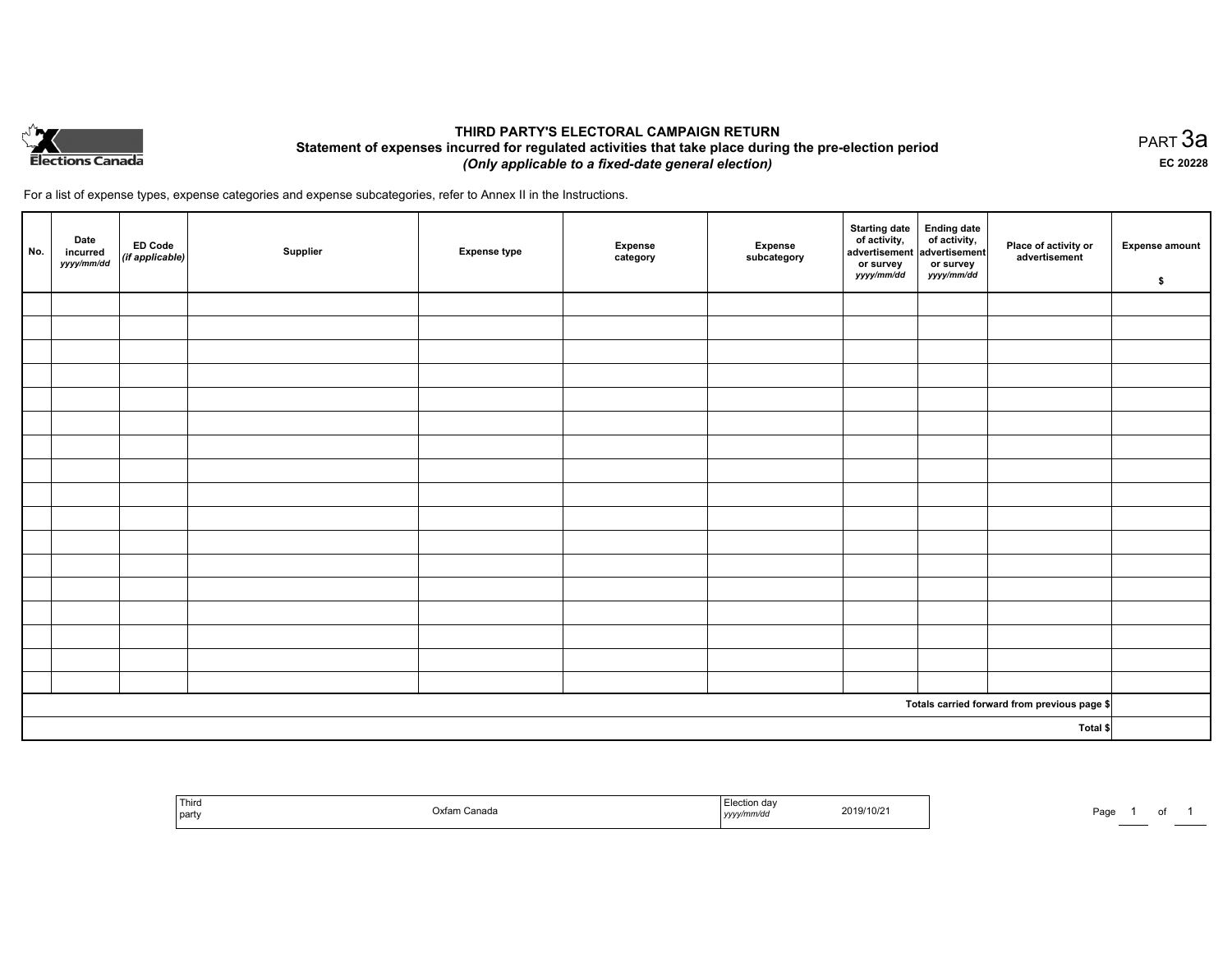

# **THIRD PARTY'S ELECTORAL CAMPAIGN RETURN Statement of expenses incurred for regulated activities that take place during the election period**<br>PART  $3\mathsf{b}$

**EC 20228**

1 of 1

For a list of expense types, expense categories and expense subcategories, refer to Annex II in the Instructions.

| No.            | Date<br>incurred<br>yyyy/mm/dd | <b>ED Code</b><br>(if applicable) | Supplier       | <b>Expense type</b>  | <b>Expense</b><br>category | <b>Expense</b><br>subcategory | <b>Starting date</b><br>of activity,<br>advertisement<br>or survey | <b>Ending date</b><br>of activity,<br>advertisement<br>or survey | Place of activity or<br>advertisement        | <b>Expense amount</b> |
|----------------|--------------------------------|-----------------------------------|----------------|----------------------|----------------------------|-------------------------------|--------------------------------------------------------------------|------------------------------------------------------------------|----------------------------------------------|-----------------------|
|                |                                |                                   |                |                      |                            |                               | yyyy/mm/dd                                                         | yyyy/mm/dd                                                       |                                              | \$                    |
|                | 2019/09/24                     |                                   | JWalker Design | Election advertising | Advertising                | Design and development        | 2019/09/20                                                         | 2019/09/23                                                       | National                                     | 1,384.25              |
| $\overline{2}$ | 2019/10/17                     |                                   | JWalker Design | Election advertising | Advertising                | Design and development        | 2019/10/16                                                         | 2019/10/16                                                       | National                                     | 402.41                |
| 3              | 2019/10/24                     |                                   | Oxfam Canada   | Election advertising | Advertising                | Other - Salary                | 2019/09/11                                                         | 2019/10/24                                                       | National                                     | 5,841.99              |
| $\overline{4}$ | 2019/10/19                     |                                   | Facebook       | Election advertising | Advertising                | Social media                  | 2019/10/03                                                         | 2019/10/19                                                       | National                                     | 821.83                |
| 5              | 2019/10/19                     |                                   | Facebook       | Election advertising | Advertising                | Social media                  | 2019/10/18                                                         | 2019/10/24                                                       | National                                     | 470.90                |
| 6              | 2019/09/04                     |                                   | JWalker Design | Election advertising | Advertising                | Design and development        | 2019/09/02                                                         | 2019/09/04                                                       | National                                     | 857.50                |
|                |                                |                                   |                |                      |                            |                               |                                                                    |                                                                  |                                              |                       |
|                |                                |                                   |                |                      |                            |                               |                                                                    |                                                                  |                                              |                       |
|                |                                |                                   |                |                      |                            |                               |                                                                    |                                                                  |                                              |                       |
|                |                                |                                   |                |                      |                            |                               |                                                                    |                                                                  |                                              |                       |
|                |                                |                                   |                |                      |                            |                               |                                                                    |                                                                  |                                              |                       |
|                |                                |                                   |                |                      |                            |                               |                                                                    |                                                                  |                                              |                       |
|                |                                |                                   |                |                      |                            |                               |                                                                    |                                                                  |                                              |                       |
|                |                                |                                   |                |                      |                            |                               |                                                                    |                                                                  |                                              |                       |
|                |                                |                                   |                |                      |                            |                               |                                                                    |                                                                  |                                              |                       |
|                |                                |                                   |                |                      |                            |                               |                                                                    |                                                                  |                                              |                       |
|                |                                |                                   |                |                      |                            |                               |                                                                    |                                                                  |                                              |                       |
|                |                                |                                   |                |                      |                            |                               |                                                                    |                                                                  | Totals carried forward from previous page \$ | 0.00                  |
|                |                                |                                   |                |                      |                            |                               |                                                                    |                                                                  | Total \$                                     | 9,687.84              |

| <sup>'</sup> Third<br>.)xtam ′<br>Canada<br>l part | a∩ti∩n<br>tion da<br>2019/10/2<br>y/mm/da<br>.<br>$1$ <i>yyyy</i> | Page |
|----------------------------------------------------|-------------------------------------------------------------------|------|
|----------------------------------------------------|-------------------------------------------------------------------|------|